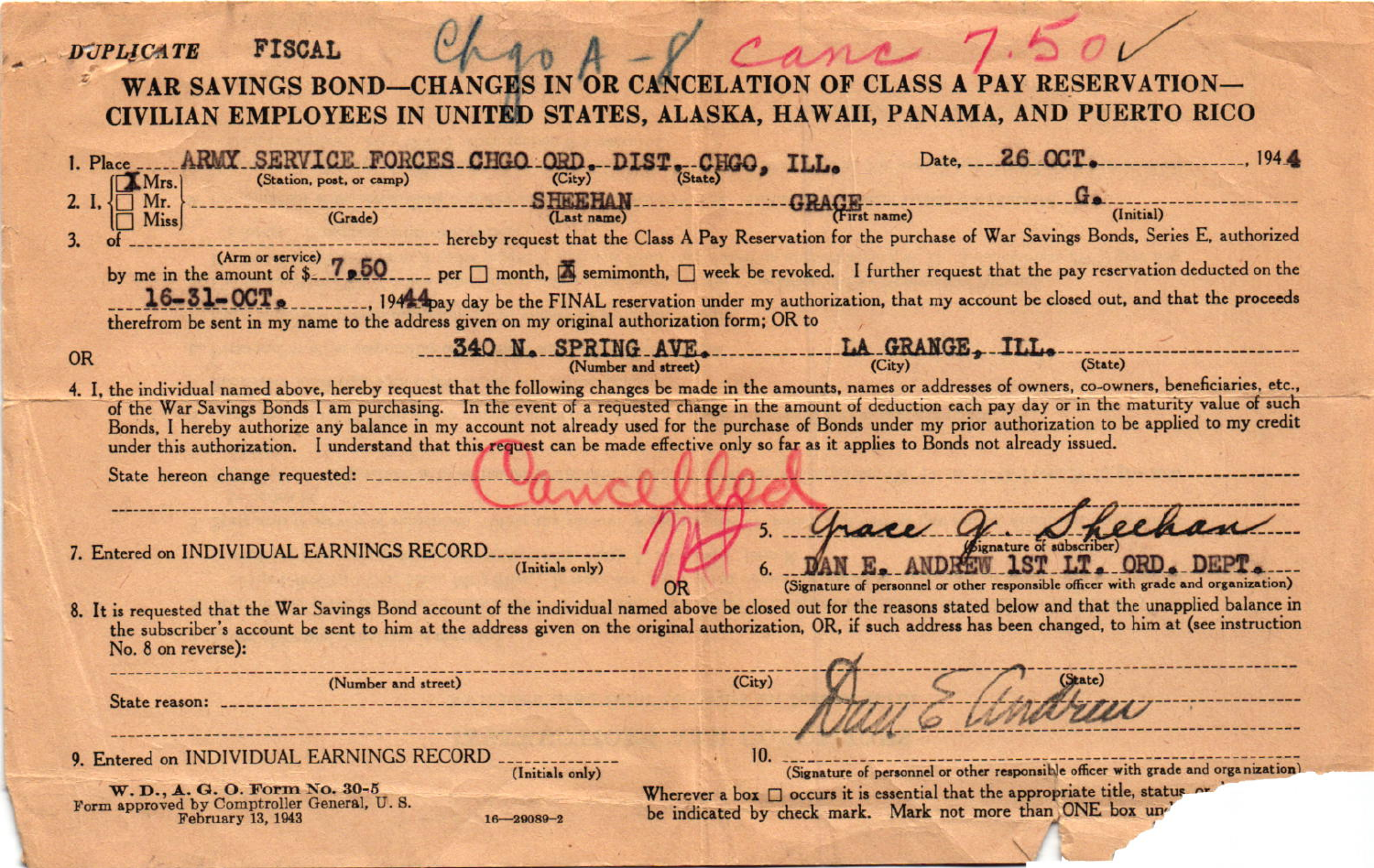## INSTRUCTIONS AND CONDITIONS

## Numbers used refer to items on face of form

- 1. Enter place and date form is executed.
- 2. State proper grade and name of subscriber. Every individual whose name appears on form must be further identified by one of the following titles: Mrs., Mr., Miss. If there are TWO given names the initial of ONE may be used. Married women must use their own given names, that is, Mrs. Mary A, NOT Mrs. John R.
- 3. State arm or service of subscriber. State the amount of deduction, pay period, and date of pay roll on which last deduction is to be made.

If address to which refund is to be mailed is different from that shown on authorization (W. D., A. G. O. Form 29-5) give new address.

- 4. Enter request for CHANGES in original authorization (W. D., A. G. O. Form 29-5) in space provided.
- 5. Subscriber must sign both copies in ink or indelible pencil.
- 6. Personnel or other responsible officer must sign both copies of forms.
- 7. Enter initials of person making required entries on pertinent records.
- 8. Use this section ONLY when subscriber is unable to sign request for cancelation of Pay Reservation Account. If address to which refund is to be mailed is different from that shown on authorization (W. D., A. G. O. Form 29-5) give new address. State reason for cancelation.
- 9. Enter initials of person making required entries on pertinent records. Initial ONLY when section 8 is executed.
- 10. Personnel or other responsible officer must sign both copies of this form when request for cancelation is made by a person other than subscriber. Sign ONLY when section 8 is executed.